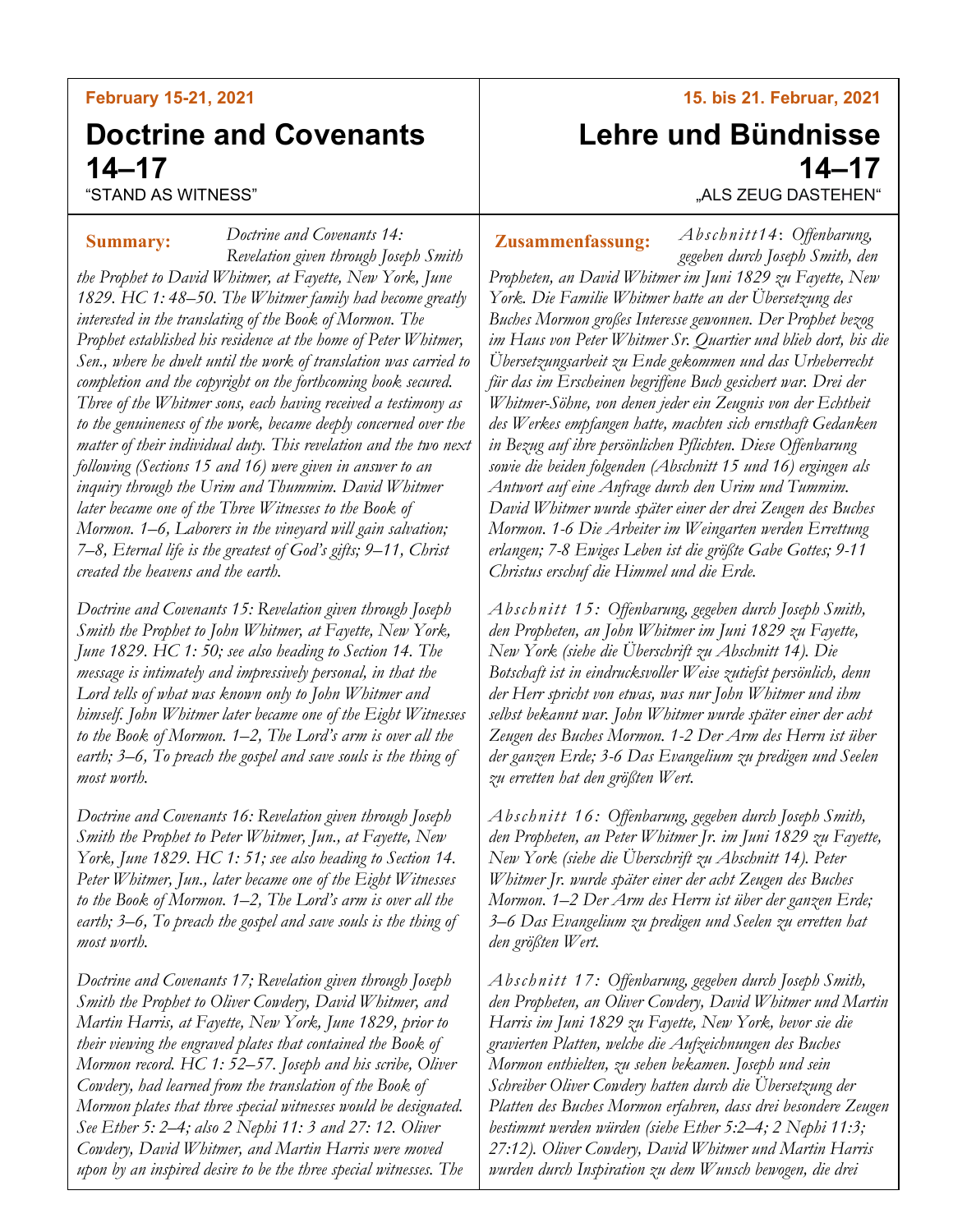*Prophet inquired of the Lord, and this revelation was given in answer, through the Urim and Thummim. 1–4, By faith the Three Witnesses shall see the plates and other sacred items; 5–9, Christ bears testimony to the divinity of the Book of Mormon.*

#### **Supplemental Jewish and Holy Land Insights**

# **How do some number configurations become meaningful?**

During Jesus' three-year ministry, Peter and other

Disciples were being taught numerous lessons of the eternal and spiritual nature of the Lord and the many physical witnesses of Him. This training was necessary so that when He was gone from their physical presence, they could fulfill their Apostolic mission, witnessing of Him. The presidencies of three are used often. "Of the Melchizedek Priesthood, three Presiding High Priests, chosen by the body, appointed, and ordained to that office, and upheld by the confidence, faith, and prayer of the church, form a quorum of the Presidency of the Church. Twelve is another council number. The twelve traveling councilors are called to be the Twelve Apostles, or special witnesses of the name of Christ in all the world--thus differing from other officers in the church in the duties of their calling. And they form a quorum, equal in authority and power to the three presidents previously mentioned. The Seventy are also called to preach the gospel, and to be especial witnesses unto the Gentiles and in all the world--thus differing from other officers in the church in the duties of their calling." **(Doctrine & Covenants 107:22-25)** ". . . But if he will not hear thee*,* then take with thee one or two more, that in the mouth of two or three witnesses every word may be established. **(Matthew 18:16)**

**What special gifts are given to the "Twelve?"** Great things were happening in the meridian of times. Great and influential men from each end of the Crossroads of the East, Ethiopia, and Damascus were being touched by the light of truth. Men with worldly experience had their eyes touched with the greater heavenly light which was once again available. Saul's "brighter than the midday light" experience on the way to Damascus blinded him physically so that his spiritual eyes would be opened. His experience of watching Stephen's stoning, holding the witnesses' clothes, ultimately became his own. As his eyes were opened, his commission as one of the Twelve

*besonderen Zeugen zu sein. Der Prophet befragte den Herrn, und als Antwort erging diese Offenbarung durch den Urim und Tummim. 1–4 Durch Glauben werden die drei Zeugen die Platten und andere heilige Gegenstände sehen; 5-9 Christus gibt von der Göttlichkeit des Buches Mormon Zeugnis.*

# **Ergänzende Jüdische und Heilige Land Einsichte**

# **Wie werden einige Nummernkonfigurationen sinnvoll?**

Während des dreijährigen Dienstes Jesu wurden Petrus und

anderen Jüngern zahlreiche Lektionen über die ewige und geistige Natur des Herrn und die vielen physischen Zeugen von ihm beigebracht. Diese Ausbildungwar notwendig, damit sie, wenn er von ihrer physischen Gegenwart verschwunden war, ihre apostolische Mission erfüllen und von ihm Zeugnis geben konnten. Die Präsidentschaften von drei werden häufig verwendet. "Aus dem Melchisedekischen Priestertum bilden drei präsidierende Hohe Priester, von der Körperschaft erwählt, zu diesem Amt bestimmt und ordiniert und vom Vertrauen, Glauben und Gebet der Kirche getragen, das Kollegium der Präsidentschaft der Kirche. Die zwölf reisenden Räte sind berufen, die Zwölf Apostel oder besonderen Zeugen des Namens Christi in aller Welt zu sein – so unterscheiden sie sich von anderen Beamten in der Kirche durch die Pflichten ihrer Berufung. Und sie bilden ein Kollegium, das den drei vorerwähnten Präsidenten an Vollmacht und Macht gleich ist. Die Siebziger sind ebenfalls berufen, das Evangelium zu predigen und den Anderen sowie in aller Welt besondere Zeugen zu sein – so unterscheiden sie sich von anderen Beamten in der Kirche durch die Pflichten ihrer Berufung." (Lehre und Bündnisse 107: 22-25), Wenn er dich aber nicht hören will, dann nimm noch ein oder zwei mit, damit im Mund von zwei oder drei Zeugen jedes Wort feststeht." **(Matthäus 18:16)**

**Welche besonderen Gaben erhalten die "Zwölf"?** Im Meridian der Zeiten geschahen große Dinge. Große und einflussreiche Männer von jedem Ende der Kreuzung des Ostens, Äthiopiens und Damaskus wurden vom Licht der Wahrheit berührt. Männer mit weltlicher Erfahrung hatten ihre Augen mit dem größeren himmlischen Licht berührt, das wieder verfügbar war. Sauls "heller als das Mittagslicht" - Erlebnis auf dem Weg nach Damaskus blendete ihn körperlich, so dass seine geistigen Augen geöffnet wurden. Seine Erfahrung, Stephens Steinigung zu beobachten und die Kleidung der Zeugen zu halten, wurde schließlich seine eigene. Als seine Augen geöffnet wurden, bestand sein Auftrag als einer der Zwölf darin, die Augen der Juden und der Heiden zu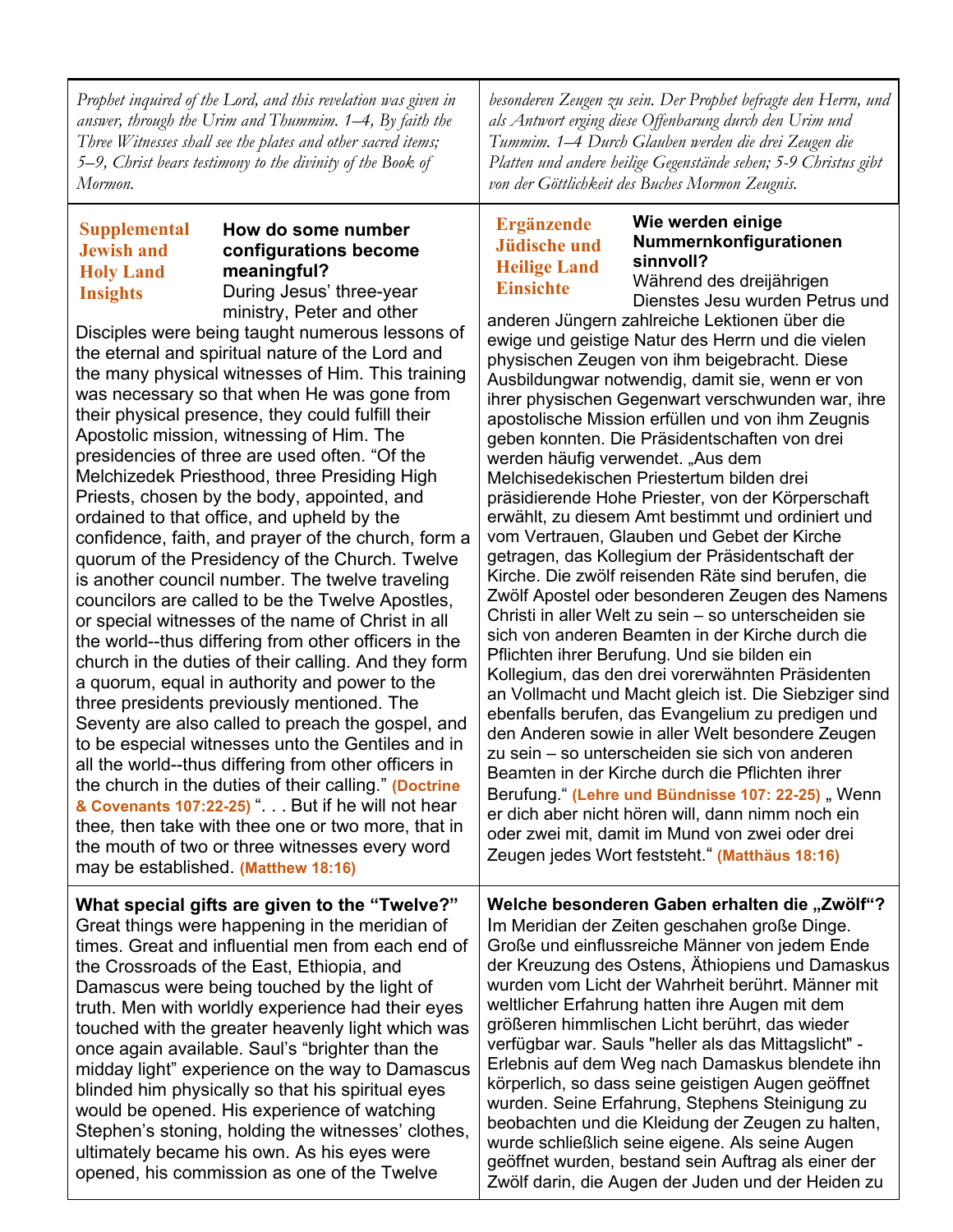| was to open the eyes of the Jews and the<br>Gentiles, to give them light and truth. "But rise,<br>and stand upon thy feet: for I have appeared unto<br>thee for this purpose, to make thee a minister and<br>a witness both of these things which thou hast<br>seen, and of those things in the which I will<br>appear unto thee; Delivering thee from the<br>people, and from the Gentiles, unto whom now I<br>send thee, To open their eyes, and to turn them<br>from darkness to light, and from the power of<br>Satan unto God, that they may receive<br>forgiveness of sins, and inheritance among them<br>which are sanctified by faith that is in me."<br>(Acts 26:16-18)                                                                                                                                                                                                                                                                                                                                                                                                                | öffnen, um ihnen Licht und Wahrheit zu geben. "Steh<br>auf, stell dich auf deine Füße! Denn ich bin dir<br>erschienen, um dich zum Diener und Zeugen dessen<br>zu erwählen, was du gesehen hast und was ich dir<br>noch zeigen werde. Ich will dich vor dem Volk und<br>den Heiden retten, zu denen ich dich sende, um<br>ihnen die Augen zu öffnen. Denn sie sollen sich von<br>der Finsternis zum Licht und von der Macht des<br>Satans zu Gott bekehren und sollen durch den<br>Glauben an mich die Vergebung der Sünden<br>empfangen und mit den Geheiligten am Erbe<br>teilhaben." (Apostelgeschichte 26: 16-18)                                                                                                                                                                                                                                                                                                                                                                                                                                                                                                                                                                                                   |
|-------------------------------------------------------------------------------------------------------------------------------------------------------------------------------------------------------------------------------------------------------------------------------------------------------------------------------------------------------------------------------------------------------------------------------------------------------------------------------------------------------------------------------------------------------------------------------------------------------------------------------------------------------------------------------------------------------------------------------------------------------------------------------------------------------------------------------------------------------------------------------------------------------------------------------------------------------------------------------------------------------------------------------------------------------------------------------------------------|-------------------------------------------------------------------------------------------------------------------------------------------------------------------------------------------------------------------------------------------------------------------------------------------------------------------------------------------------------------------------------------------------------------------------------------------------------------------------------------------------------------------------------------------------------------------------------------------------------------------------------------------------------------------------------------------------------------------------------------------------------------------------------------------------------------------------------------------------------------------------------------------------------------------------------------------------------------------------------------------------------------------------------------------------------------------------------------------------------------------------------------------------------------------------------------------------------------------------|
| How may I appreciate the lesson of a yoke?<br>There is a Mosaic law that relates to a yoke of<br>unlike animals. The inequity of plowing with a<br>donkey and an ox is clearly visible when looking<br>at the lesser creature. "Thou shalt not plow with<br>an ox and an ass together." (Deuteronomy 22:10)<br>Consider that the Lord wants to relieve us of the<br>inequities in life. He is saying, in effect, "I am<br>carrying the burden; take advantage of it." In<br>learning this principle, following Him and giving<br>our burdens to Him (He has paid for them<br>already), we cleanse our inner selves and are<br>able to better serve Him. "Cast thy burden upon<br>the LORD, and he shall sustain thee: he shall<br>never suffer the righteous to be moved." (Psalms<br>55:22) The prophet Isaiah taught us that the Lord<br>would relieve us from the yoke of our burdens.<br>"For thou hast broken the yoke of his burden"<br>(Isaiah 9:4) In examining the little information we<br>have of Jesus' life, we see how privately and<br>personally He takes burdens upon Himself. | Wie kann ich die Lektion eines Jochs schätzen?<br>Es gibt ein mosaisches Gesetz, das sich auf ein Joch<br>anderer Tiere bezieht. Die Ungleichheit des Pflügens<br>mit einem Esel und einem Ochsen ist deutlich<br>sichtbar, wenn man die kleinere Kreatur betrachtet.<br>"Du sollst nicht Ochse und Esel zusammen vor den<br>Pflug spannen." (5. Mose 22:10) Bedenken Sie, dass<br>der Herr uns von den Ungleichheiten im Leben<br>befreien möchte. Tatsächlich sagt er: "Ich trage die<br>Last; sich einen Vorteil verschaffen." Indem wir<br>dieses Prinzip lernen, ihm folgen und ihm unsere<br>Lasten geben (er hat sie bereits bezahlt), reinigen wir<br>unser inneres Selbst und können ihm besser dienen.<br>"Wirf deine Sorge auf den Herrn, er hält dich<br>aufrecht! Er lässt den Gerechten niemals wanken."<br>(Psalmen 55:23) Der Prophet Jesaja lehrte uns, dass<br>der Herr uns vom Joch unserer Lasten befreien<br>würde. "zerbrichst du das drückende Joch, das<br>Tragholz auf unserer Schulter und den Stock des<br>Treibers." (Jesaja 9:3) Wenn wir die wenigen<br>Informationen untersuchen, die wir über das Leben<br>Jesu haben, sehen wir, wie privat und persönlich er<br>sich selbst belastet. |
| What is the reason that the Hebrew word<br>repentance also means to return?<br>"Repentance in Hebrew is known as teshuvah,<br>which literally means 'return,' and signifies a<br>return to God. A person who repents his sins is<br>known as a ba'al teshuvah. Many rabbis of the<br>Talmud believed that the real ba'al teshuvah is<br>greater even than a person who has never sinned<br>and they furthermore said that when a person<br>repents out of love of God (and not just out of fear<br>of divine punishment), all the sins he had<br>committed are considered to be <i>mitzvot</i><br>(commandments or blessings). This is perhaps<br>the most comforting doctrine that Judaism has<br>given to the world." (Encyclopedia Judaica Jr.)<br>"Returning to the Land of Israel" "returning to the                                                                                                                                                                                                                                                                                       | Was ist der Grund, warum das hebräische Wort<br>Reue auch Rückkehr bedeutet?<br>"Die Umkehr auf Hebräisch ist als Teschuwa<br>bekannt, was wörtlich,, Rückkehr "bedeutet und eine<br>Rückkehr zu Gott bedeutet. Eine Person, die seine<br>Sünden bereut, ist als ba'al teshuvah bekannt. Viele<br>Rabbiner des Talmud glaubten, dass die wahre<br>Ba'al-Teschuwa größer ist als eine Person, die nie<br>gesündigt hat, und sie sagten außerdem, wenn eine<br>Person aus Liebe zu Gott (und nicht nur aus Angst<br>vor göttlicher Bestrafung) Buße tut, alles Die<br>Sünden, die er begangen hat, gelten als Mizwot<br>(Gebote oder Segen). Dies ist vielleicht die<br>tröstlichste Lehre, die das Judentum der Welt<br>gegeben hat." (Enzyklopädie Judaica Jr.) "Rückkehr<br>in das Land Israel" "Rückkehr zum Herrn" sind ein<br>ebenso motivierender Faktor im jüdischen Leben wie                                                                                                                                                                                                                                                                                                                                    |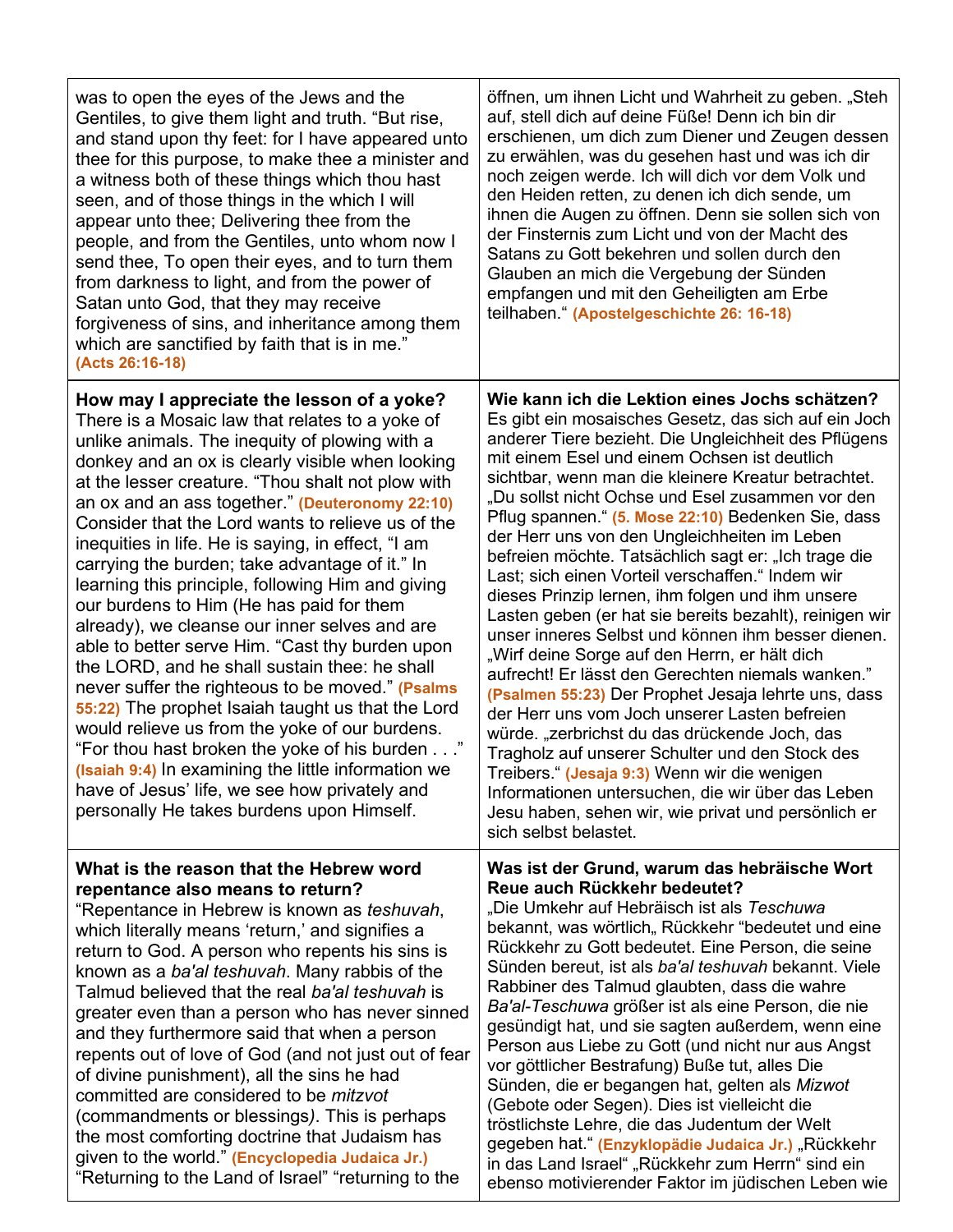Lord" are as great a motivating factor in Jewish life, as proselytizing is for Christians. Special "*Yeshiva*" institutes have been established to help those who have "gone astray." Someone who does not speak Hebrew may not recognize that "*Yeshiva*" and the word "*teshuvah*" have a common root. To facilitate adherence to the tenant that Godly things should constantly be sought after, the Jews have some traditional symbols which "Keep God's word in front of them" at all times. Jews remind themselves of God's words by binding leather phylacteries (*Tfillin*) on the arm and forehead as well as on all Jewish doorposts (Mezuzah). These are the words in the *Mezuzah* and in the *Tfillin*: "Hear, O Israel: The LORD our God is one LORD: And thou shalt love the LORD thy God with all thine heart, and with all thy soul, and with all thy might. And these words, which I command thee this day, shall be in thine heart: And thou shalt teach them diligently unto thy children, and shalt talk of them when thou sittest in thine house, and when thou walkest by the way, and when thou liest down, and when thou risest up. And thou shalt bind them for a sign upon thine hand, and they shall be as frontlets between thine eyes. And thou shalt write them upon the posts of thy house, and on thy gates." **(Deuteronomy 6:4-9)** "There should be a *mezuzah* at the entrance to every home and on the doorpost of every living room within the home– this of course excludes lavatories, bathrooms, storerooms and stables. It is also customary to place *mezuzot* at the entrances to synagogues and public buildings, including all government offices in Israel. In Israel, a *mezuzah* must be put up immediately when a house is occupied by a Jew–outside Israel after the householder has lived in the house for 30 days. If the house is later sold to Jews, the *mezuzot* must be left on the doorposts. Today the *mezuzah* represents one of Judaism's most widely observed ceremonial commandments." **(Encyclopedia JudaicaJr.)**

#### die Proselytisierung für Christen. Es wurden spezielle "Yeshiva" -Institute eingerichtet, um denjenigen zu helfen, die "vom Weg abgekommen" sind. Jemand, der kein Hebräisch spricht, erkennt möglicherweise nicht, dass "*Jeschiwa*" und das Wort "*Teschuwa*" eine gemeinsame Wurzel haben. Um dem Mieter das Festhalten zu erleichtern, dass ständig nach göttlichen Dingen gesucht werden sollte, haben die Juden einige traditionelle Symbole, die "Gottes Wort immer vor sich halten". Juden erinnern sich an Gottes Worte, indem sie Lederphylakterien (*Tfillin*) an Arm und Stirn sowie an allen jüdischen Türpfosten (*Mesusa*) binden. Dies sind die Wörter in der "*Mesusa*" und in der *Tfillin*: "Höre, Israel! Jahwe, unser Gott, Jahwe ist einzig. Darum sollst du den Herrn, deinen Gott, lieben mit ganzem Herzen, mit ganzer Seele und mit ganzer Kraft. Diese Worte, auf die ich dich heute verpflichte, sollen auf deinem Herzen geschrieben stehen. Du sollst sie deinen Söhnen wiederholen. Du sollst von ihnen reden, wenn du zu Hause sitzt und wenn du auf der Straße gehst, wenn du dich schlafen legst und wenn du aufstehst. Du sollst sie als Zeichen um das Handgelenk binden. Sie sollen zum Schmuck auf deiner Stirn werden. Du sollst sie auf die Türpfosten deines Hauses und in deine Stadttore schreiben." (5. Mose 6: 4-9) "Am Eingang jedes Hauses und am Türpfosten jedes Wohnzimmers sollte sich eine *Mesusa* befinden - dies schließt natürlich Toiletten, Badezimmer, Lagerräume und Ställe aus. Es ist auch üblich, *Mesusot* an den Eingängen zu Synagogen und öffentlichen Gebäuden zu platzieren, einschließlich aller Regierungsbüros in Israel. In Israel muss sofort eine *Mesusa* errichtet werden, wenn ein Haus von einem Juden bewohnt wird - außerhalb Israels, nachdem der Hausbesitzer 30 Tage im Haus gelebt hat. Wenn das Haus später an Juden verkauft wird, muss der *Mesusot* auf den Türpfosten gelassen werden. Heute ist die Mesusa eines der am häufigsten eingehaltenen zeremoniellen Gebote des

Judentums. " **(Enzyklopädie Judaica Jr.)**

## **What is a positive image of a sword?** On his passage from Beirut to Jaffa, at one o'clock in the morning, while Elder Orson Hyde (1805-1878), of the Quorum of the Twelve was meditating on the deck of the ship beating against a sultry gale-to-hurricane force Sirocco windstorm, Hyde said, "a very bright glittering sword appeared in the heavens, about two yards in length, with a beautiful hilt, as plain and complete as any cut you ever saw. What is still more remarkable, an arm, with a perfect hand,

**Was ist ein positives Bild eines Schwertes?** Auf seiner Überfahrt von Beirut nach Jaffa meditierte Elder Orson Hyde (1805-1878) vom Kollegium der Zwölf um ein Uhr morgens auf dem Deck des Schiffes und schlug gegen einen schwülen Sturm Erzwingen Sie den Sirocco-Windsturm, sagte Hyde: "Ein sehr helles, glitzerndes Schwert erschien am Himmel, ungefähr zwei Meter lang, mit einem schönen Griff, so schlicht und vollständig wie jeder Schnitt, den Sie jemals gesehen haben. Was noch bemerkenswerter ist, ein Arm mit einer perfekten